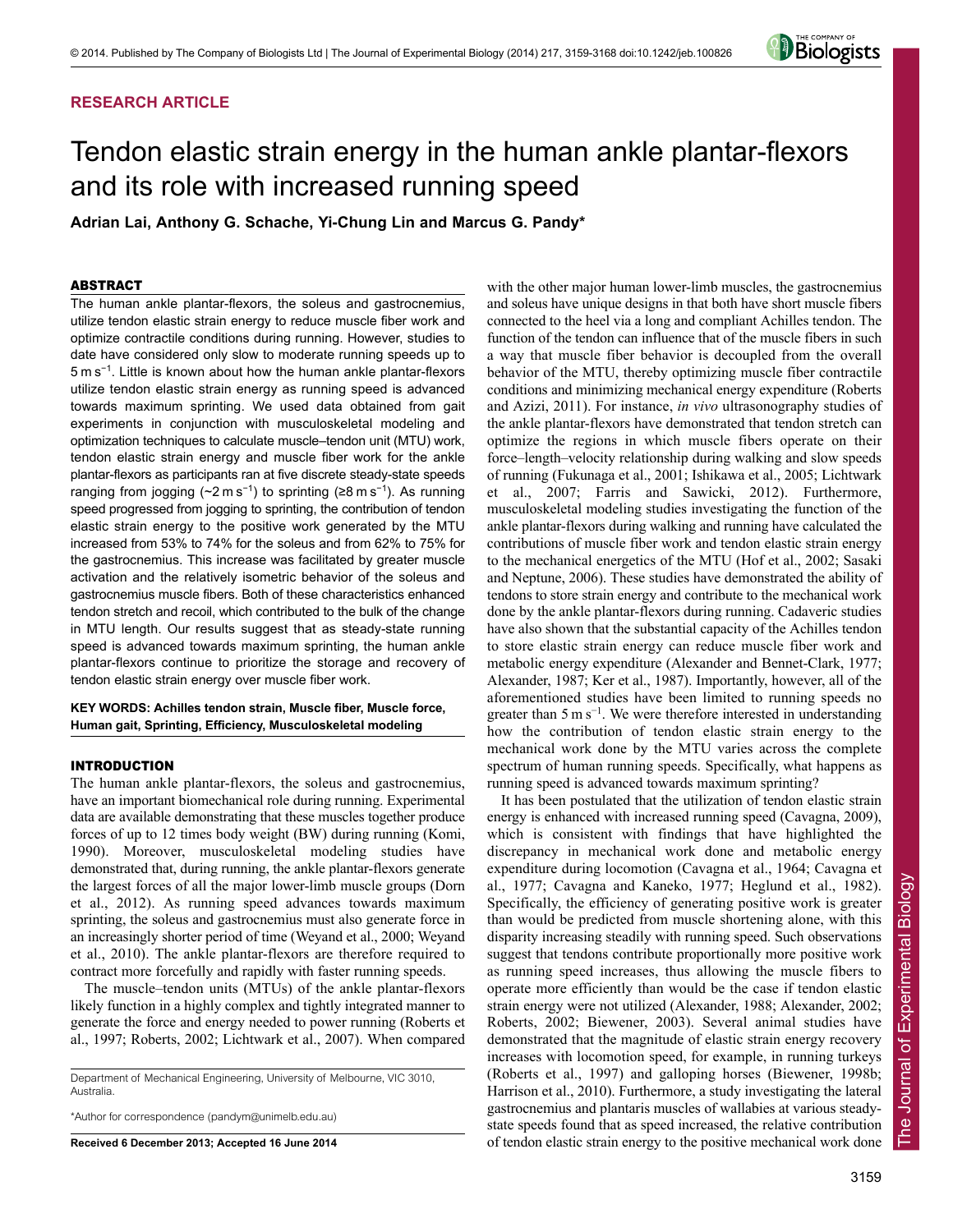| <b>BW</b><br>body weight<br>d.f.<br>degrees of freedom |
|--------------------------------------------------------|
|                                                        |
|                                                        |
| <b>EMG</b><br>electromyography                         |
| $F-L$<br>force-length                                  |
| maximum isometric force<br>$F_{0.M}$                   |
| $F-V$<br>force-velocity                                |
| <b>GRF</b><br>ground reaction force                    |
| optimal fiber length<br>$l_{o,M}$                      |
| tendon slack length<br>$l_{\rm s.T}$                   |
| <b>MTU</b><br>muscle-tendon unit                       |
| $V_{\rm M}$<br>muscle shortening velocity              |
| tendon shortening velocity<br>$V_{\rm T}$              |
| $V_{\rm max}$<br>maximum shortening velocity           |
| muscle width<br>w                                      |
| pennation angle<br>$\alpha$                            |

by the MTU also increased, accounting for 92–97% of the positive work done by the MTU at faster hopping speeds (Biewener and Baudinette, 1995; Biewener et al., 1998). However, the influence of running speed on the storage and recovery of tendon elastic strain energy in the human ankle plantar-flexors requires further investigation.

In the present study, experimental gait data were used in conjunction with three-dimensional musculoskeletal modeling to investigate the mechanical interaction between muscle and tendon components of the human ankle plantar-flexors as running speed increased from jogging to sprinting. The specific aim was to calculate the contributions of tendon elastic strain energy and muscle fiber work to the positive mechanical work done by the MTU for the soleus and gastrocnemius during stance as a function of running speed. We hypothesized that ankle plantar-flexor muscle performance is enhanced at faster running speeds primarily because tendon elastic strain energy contributes a greater proportion of MTU positive work during the stance phase of the stride cycle.

# RESULTS

Model-based muscle fiber length changes and mean muscle activations were consistent with data obtained from ultrasound measurements reported in the literature and experimentally recorded mean electromyography (EMG) data, respectively (Figs 1 and 2; see also supplementary material Fig. S1). For gastrocnemius, both model-based and ultrasound-measured muscle fiber length changes underwent a stretch–shortening cycle during the stance phase for walking at both moderate  $(1.5 \text{ m s}^{-1})$  and fast speeds  $(2.1 \text{ m s}^{-1})$ , a behavior that was noticeably absent for running  $(2.1 \text{ and } 3.5 \text{ m s}^{-1})$ . A progressive increase was observed in the magnitude of the mean EMG signal measured for the soleus and the two sub-regions of the gastrocnemius (medial gastrocnemius and lateral gastrocnemius) with each increment in running speed. Mean model-based muscle activations displayed similar relative increases in activation with faster running.

We observed differences in MTU, muscle fiber and tendon lengths and velocities with increased running speed for the soleus and gastrocnemius. In both muscles, muscle fiber length change was decoupled from MTU length change, irrespective of running speed (Figs 3 and 4). For example, during mid-stance for sprinting, the MTU lengthened and then shortened, whereas little change occurred in muscle fiber length. Muscle fiber length change remained small relative to MTU length change for both muscles across all running speed increments, especially during the period of high force development where the change in muscle fiber length became smaller with faster running (Fig. 5). Specifically, as running speed advanced from 2.1 to  $\geq 8$  m s<sup>-1</sup>, peak muscle fiber length change decreased from 5.1% and 4.4% of the optimal fiber length  $(l_{o,M})$  to 1.7% and 2.1% for the soleus and gastrocnemius, respectively, during the time when the force developed by each muscle exceeded 80% of its peak force (Fig. 5). In addition, the length of the muscle fiber when peak force occurred became increasingly shorter with faster running for both the soleus [range:  $0.82 \pm 0.06$  *l*<sub>o,M</sub> (jogging at 2.1 m s<sup>-1</sup>) to 0.64±0.07  $l_{o,M}$  (sprinting at ≥8 m s<sup>-1</sup>)] and gastrocnemius [range:  $0.71 \pm 0.04$   $l_{o,M}$  (jogging at 2.1 m s<sup>-1</sup>) to 0.58±0.05  $l_{o,M}$  (sprinting at ≥8 m s<sup>-1</sup>)] (Fig. 6).



**Fig. 1. Comparison of** *in vivo* **measured and model-based gastrocnemius muscle fiber lengths for walking and slow speeds of running.** *In vivo* measurements from ultrasound of gastrocnemius muscle fiber lengths were reported elsewhere (Farris and Sawicki, 2012). Note that the data reported by Farris and Sawicki for running correspond to rear-foot strikers. In order to compare the data, muscle fiber lengths were converted to the same units of measurement (i.e. expressed as a percentage of the total change in muscle fiber length that occurred from foot strike to toe-off). For consistency, the model results shown correspond to participants that exhibited a rear-foot strike pattern during running (*N*=3).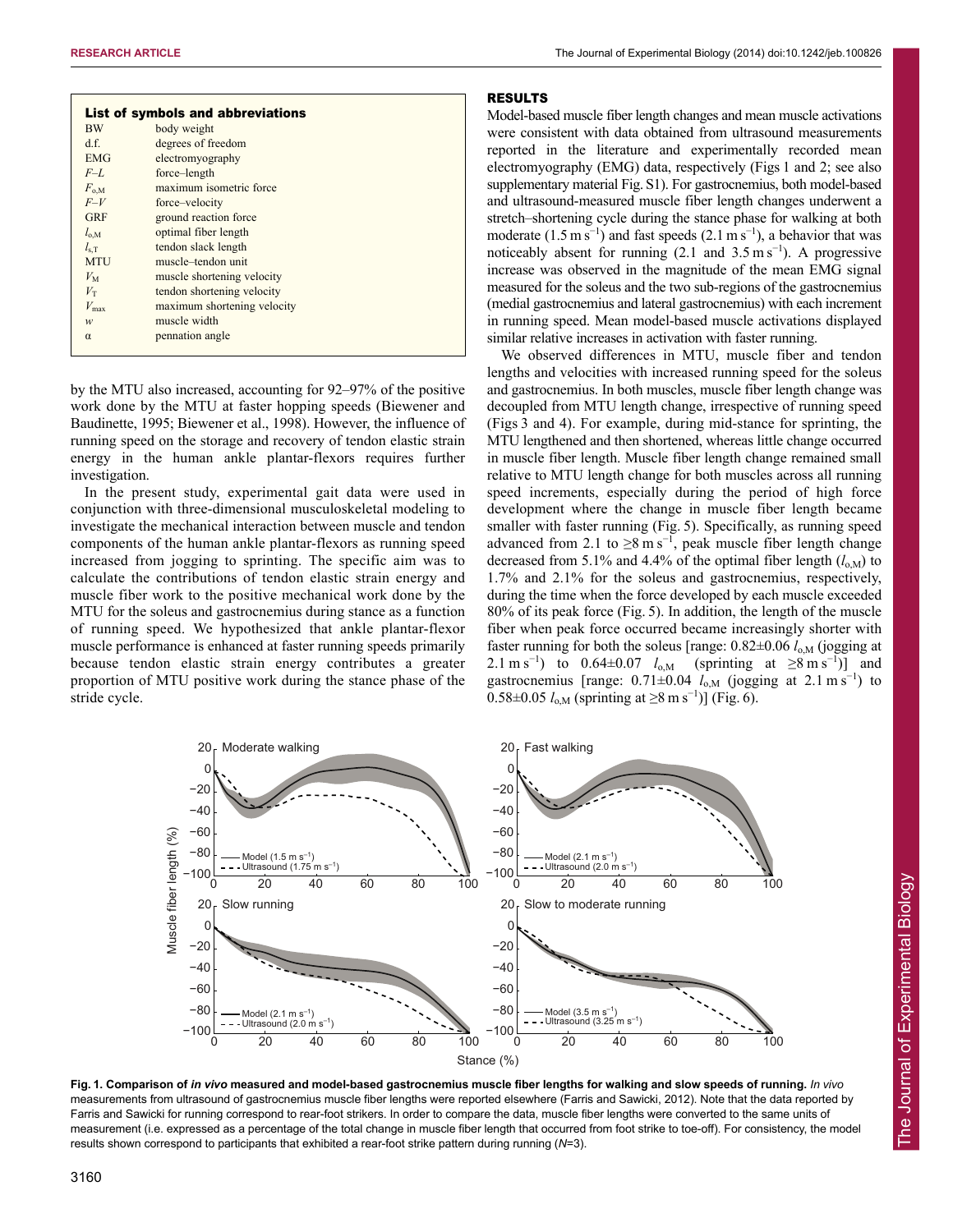

**Fig. 2. Experimentally recorded electromyography (EMG) data compared with predicted (model-based) muscle activation for each running speed.** Top: mean EMG signal measured for the medial gastrocnemius (MG) and lateral gastrocnemius (LG) compared against mean model-based gastrocnemius (GAS) muscle activation. Bottom: mean EMG signal measured from the soleus (SOL) compared against mean model-based soleus activation. Experimental and model-based data were normalized by the mean EMG signal measured and the mean model-based activation calculated for sprinting, respectively. The error bars represent ±1 s.d. Note that because of the normalization process, the maximum sprinting condition, by definition, does not have a  $\pm 1$ s.d. error bar.

MTU shortening velocity also increased with running speed for both muscles (Figs 3 and 4). When running progressed from 2.1 to  $\geq$ 8 m s<sup>-1</sup>, MTU shortening velocity at the time of peak positive power generation for the soleus and gastrocnemius increased by  $0.22\pm0.06$  m s<sup>-1</sup> (92.2±23.1%) and  $0.20\pm0.04$  m s<sup>-1</sup> (92.8±20.4%), respectively. Tendon recoil velocity was responsible for the majority of the MTU shortening velocity for both muscles at all running speeds. For example, when jogging at  $2.1 \text{ m s}^{-1}$ , the contribution of tendon recoil velocity to MTU shortening velocity was 67.6±13.4% for the soleus and  $78.5\pm16.1\%$  for the gastrocnemius. As running speed progressed to sprinting at  $\geq 8$  m s<sup>-1</sup>, the contribution of tendon recoil velocity increased to 78.8±16.7% for the soleus, whereas it remained of a similar magnitude  $(79.5 \pm 11.3\%)$  for the gastrocnemius. Muscle fiber shortening velocity at the time of peak force development remained relatively consistent in magnitude with faster running; it decreased by only 0.04±0.04 maximum shortening velocity ( $V_{\text{max}}$ ) and  $0.02 \pm 0.05$   $V_{\text{max}}$  for the soleus and gastrocnemius, respectively, as running speed progressed from 2.1 to  $\geq 8 \text{ m s}^{-1}$ (Fig. 6).

Increased running speed influenced muscle fiber work and tendon elastic strain energy as well as their respective contributions to the positive work done by the MTU for the soleus and gastrocnemius (Fig. 7). There was a uniform increase in muscle fiber work and tendon elastic strain energy for both muscles as running speed increased from 2.1 to  $5.0 \text{ m s}^{-1}$  (Fig. 7, top). Beyond  $5.0 \text{ m s}^{-1}$ , positive work done by the two components decreased for both muscles in accordance with the decrease in positive work done by the MTU. Across all running speeds, the majority of the positive muscle fiber work done during the stance phase occurred when the MTU was generating power (Fig. 7). Specifically, between 70.4–87.3% and 57.1–64.6% of the positive muscle fiber work done during the stance phase occurred when the MTU generated positive power for the soleus and gastrocnemius, respectively. Muscle force and positive work were substantially greater for the soleus than for the gastrocnemius, irrespective of running speed (Fig. 5 and Fig. 7, top). For example, when jogging at  $2.1 \text{ m s}^{-1}$ , muscle force and positive work generated by the soleus were at least threefold larger than that calculated for gastrocnemius, and this difference became



**Fig. 3. Normalized mean muscle–tendon unit (MTU), muscle fiber and tendon lengths and shortening velocities for the soleus across five different running speeds.** MTU, muscle fiber and tendon length changes were normalized by the resting MTU length, optimal fiber length and tendon slack length, respectively.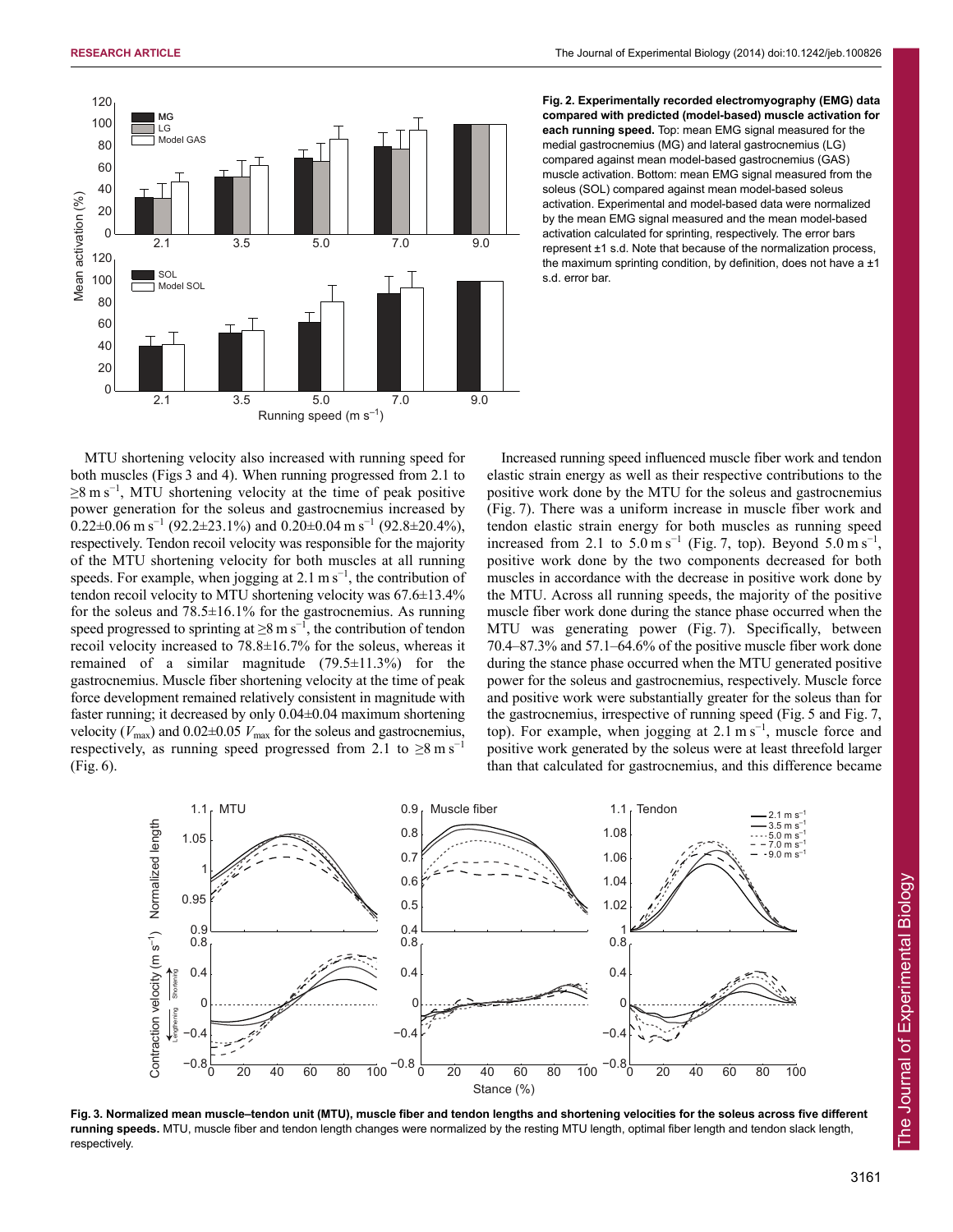

**Fig. 4. Normalized mean MTU, muscle fiber and tendon lengths and shortening velocities for the gastrocnemius across five different running** speeds. MTU, muscle fiber and tendon length changes were normalized by the resting MTU length, optimal fiber length and tendon slack length, respectively.

fourfold when sprinting at  $\geq 8$  m s<sup>-1</sup>. Tendon elastic strain energy provided a greater contribution to MTU positive work than muscle fiber work for both muscles at all running speeds (Fig. 7, bottom). Furthermore, the contribution of tendon elastic strain energy increased with faster running. When comparing jogging at 2.1 m s<sup>−</sup><sup>1</sup> with sprinting at  $\geq 8$  m s<sup>-1</sup>, the contribution of tendon elastic strain energy significantly increased from  $53.1\pm10.6\%$  to  $74.2\pm13.6\%$  for the soleus  $(P<0.001)$ . The increase in elastic strain energy for soleus occurred steadily with each running speed increment. Elastic strain energy for the gastrocnemius also increased from 61.9±11.9% at 2.1 m s<sup>-1</sup> to 75.3±11.9% at ≥8 m s<sup>-1</sup>, but this change was not significant (*P*=0.069).

# **DISCUSSION**

The human ankle plantar-flexor muscles perform a critical function during running. They are the dominant contributors to the acceleration of the body's center of mass during the second half of stance at all running speeds (Dorn et al., 2012; Hamner and Delp, 2013). It has been postulated that these muscles favor utilizing tendon elastic strain energy over muscle fiber work (Biewener, 1998a; Lichtwark et al., 2007), and that tendon elastic strain energy is enhanced when running speed advances towards maximum sprinting (Cavagna and Kaneko, 1977; Cavagna, 2009). Therefore, we hypothesized that with increased running speed, tendon elastic strain energy would contribute a greater proportion of the positive work done by the MTU for the ankle plantar-flexors, thereby enhancing the performance of the muscle fibers by allowing them to operate in a more isometric manner than would otherwise occur without the presence of an elastic tendon. The model calculations support this proposition. For both the soleus and gastrocnemius, the relative contribution of tendon elastic strain energy to the positive work done by the MTU was greater than that of muscle fiber work and this contribution increased with running speed. For the soleus, the relative contribution of the tendon increased uniformly from 53% to 74% with faster running, whereas for the gastrocnemius, it remained relatively constant at around 65% across most running speeds before increasing to 75% when sprinting (Fig. 7).

The musculoskeletal modeling approach used in the present study was limited in three respects. First, static optimization theory was applied to calculate lower-limb muscle forces, whereby activation dynamics was neglected. It is acknowledged that neglecting activation dynamics can influence predicted muscle performance and coordination strategies, especially during high-speed cyclic contractions (Neptune and Kautz, 2001). Nevertheless, previous studies have shown that the omission of activation dynamics may only cause differences in the magnitude of the estimated muscle force during running (Pandy and Andriacchi, 2010; Lin et al., 2012), which we do not believe would substantially affect our main findings regarding the relative behavior of the muscle fibers and tendon in response to an increase in running speed. Second, the same cost function was used to calculate muscle forces across all running speeds. A minimum muscle activation criterion, as applied in this study, has been used previously to investigate muscle function during running (Glitsch and Baumann, 1997; Pandy and



**Fig. 5. Work loops for the soleus and gastrocnemius muscles across five different running speeds.** Muscle force and muscle fiber length ( $l_M$ ) were normalized by body weight (BW) and optimal fiber length ( $l_{o,M}$ ), respectively.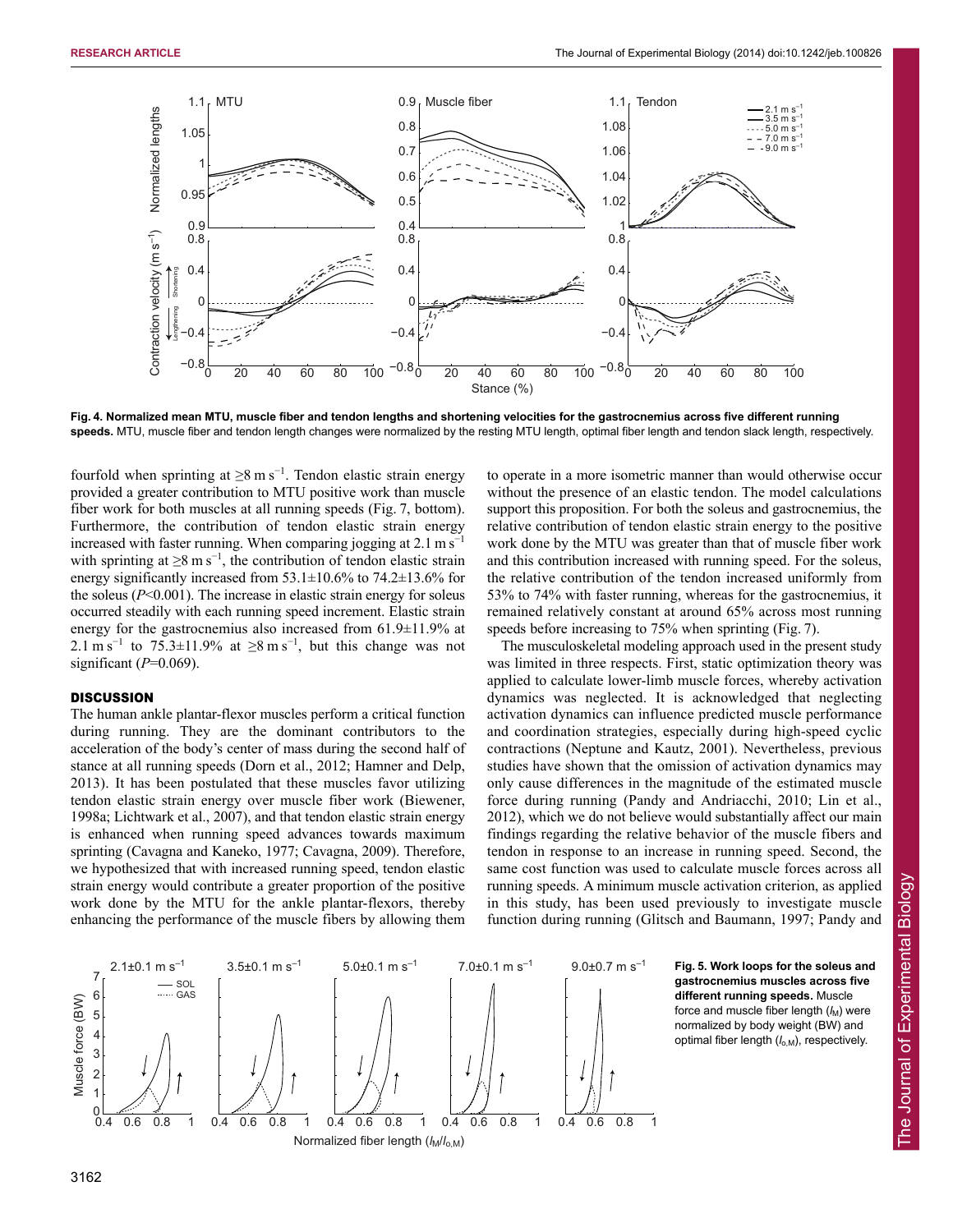

**Fig. 6. Operating regions for the soleus (left) and gastrocnemius (right) muscles on the force–velocity (***F***–***V***) and force–length (***F***–***L***) curves across five different running speeds.** The circles below the *F*–*V* and *F*–*L* curves represent the muscle fiber velocity and length, respectively, at which peak muscle force occurred for the corresponding running speed. The horizontal lines represent the muscle fiber operating ranges on the *F*–*V* and *F*–*L* curves during stance for the corresponding running speed. Muscle force  $(F_M)$ , muscle fiber velocity  $(V_M)$  and muscle fiber length  $(V_M)$  were normalized by the peak isometric force (*F*o,M), maximum shortening velocity (*V*max) and optimal fiber length (*l*o,M), respectively. The vertical dashed lines represent isometric fiber velocity and the optimal fiber length on the *F*–*V* and *F*–*L* curves, respectively.

Andriacchi, 2010; Miller et al., 2011; Dorn et al., 2012). Although other criteria, such as maximizing muscular power generation (Cavagna et al., 1971; Ward-Smith, 1985), may potentially be more applicable for time-dependent locomotion tasks like maximum sprinting, they are unlikely to apply at submaximal running speeds. Third, the predicted muscle fiber behavior for the soleus and gastrocnemius is likely sensitive to the tendon mechanical properties and muscle–tendon architecture assumed in the model. Arnold et al. (Arnold et al., 2013) found that estimates of muscle fiber behavior with a less compliant tendon do not agree well with *in vivo* measurements at corresponding locomotion speeds. Yet, tendon stiffness for the human ankle plantar-flexors has been reported to vary between 145 and 390 N mm<sup>-1</sup> (Lichtwark and Wilson, 2005; Muraoka et al., 2005). To examine the influence of tendon stiffness on our results, a sensitivity analysis was performed on one participant with the nominal value of tendon stiffness varied by  $\pm 20\%$  (i.e. 160–240 N mm<sup>-1</sup>). As expected, the absolute magnitudes of muscle fiber work and tendon elastic strain energy were altered; however, the relative contribution of each component to the positive work done by the MTU remained similar. It is also noted that the ankle plantar-flexors in this study were represented as two separate MTUs, each having their own tendon, rather than a



**MTU work done as a function of running speed.** Absolute positive work done by the muscle fiber [total positive work done throughout the entire stance phase (open column) and work done when the MTU was generating positive power (hatched column)], tendon and MTU (top), and the relative contributions of the muscle fibers and tendon to the positive MTU work done (bottom) for the soleus (left) and gastrocnemius (right) muscles across five different running speeds. Absolute positive work done was normalized by body mass.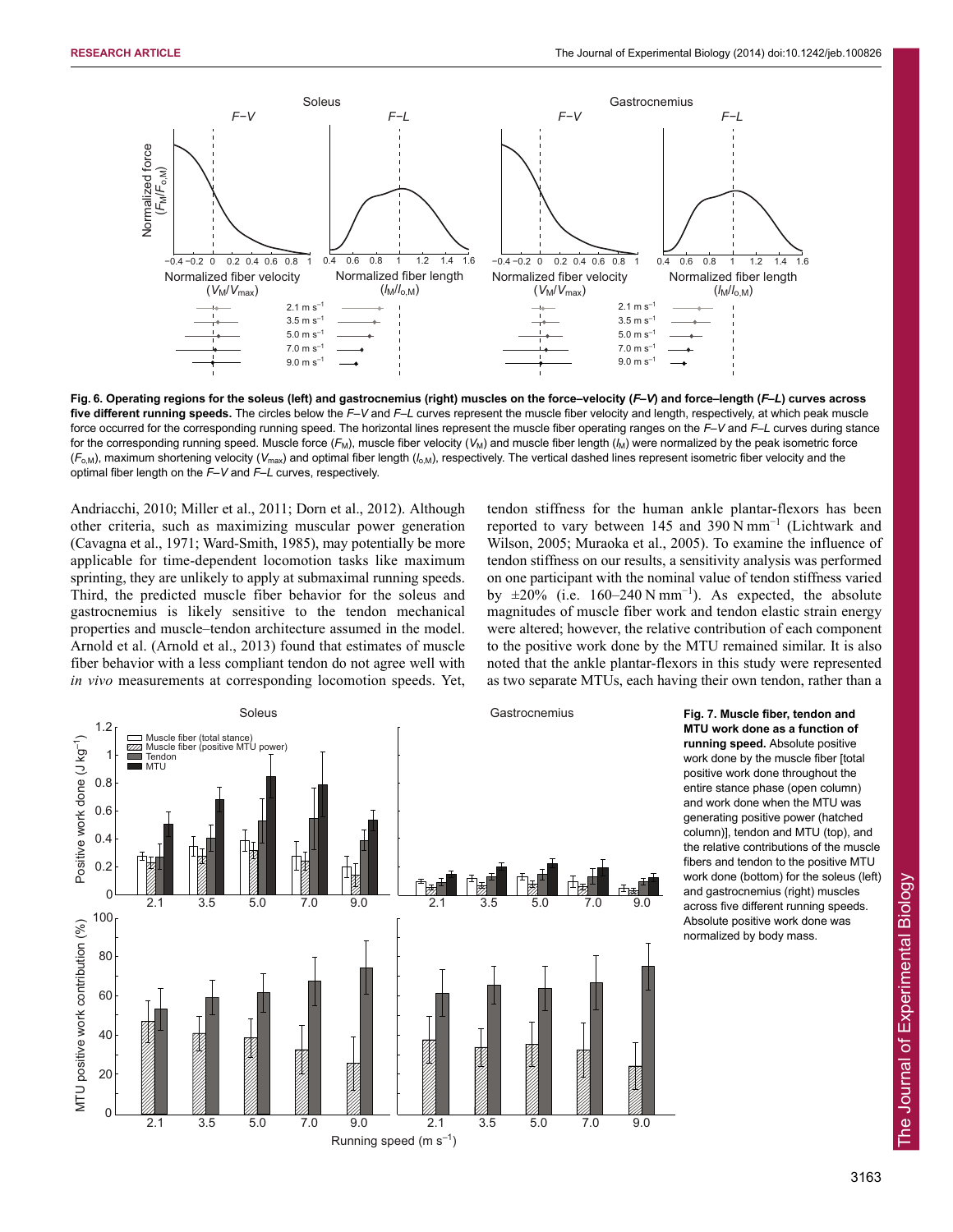To the best of our knowledge, the present study is the first to quantify muscle fiber and tendon lengths and velocities for the ankle

common Achilles tendon. The consequence of this configuration on muscle fiber and tendon behavior as well as muscle energetics remains an area of future research. Nevertheless, the results of this study were able to replicate measured *in vivo* muscle fiber behavior over a range of walking and running speeds (Fig. 1). Despite the aforementioned limitations, we are confident that our model estimates of mechanical work for the ankle plantar-flexors are physiologically reasonable.

The results from the present study are comparable with those of previous studies that have estimated the relative contribution of tendon elastic strain energy to the positive work done by the MTU for the ankle plantar-flexors during running. Hof et al. (Hof et al., 2002) used an inverse-dynamics-based model to calculate the positive work done by the MTU and muscle fibers for the soleus and gastrocnemius across a range of running speeds  $(2.7-5.4 \text{ m s}^{-1})$ . They found that the tendon contributed 59% and 77% of MTU positive work for the soleus and gastrocnemius, respectively, for running at  $3.1 \text{ m s}^{-1}$ . These data are similar to those of the present study, where the tendon contributed 59% and 66% for the soleus and gastrocnemius, respectively, at a comparable running speed  $(3.5 \text{ m s}^{-1})$ . The relative contributions for the gastrocnemius obtained in the present study are also consistent with those reported by Farris and Sawicki (Farris and Sawicki, 2012), who quantified the work done by the muscle fibers versus tendon during slow running  $(2.0-3.25 \text{ m s}^{-1})$ . They used ultrasonography to measure muscle fiber length changes and a simple inverse dynamics-based model to calculate muscle force. Tendon elastic strain energy was found to contribute 57% of the MTU positive work for the gastrocnemius for running at  $2.0 \text{ m s}^{-1}$ , which is consistent with the 62% contribution of tendon elastic strain energy calculated in the present study for an equivalent running speed (2.1 m s<sup>-1</sup>). Small discrepancies between the results of this study and those of Hof et al. (Hof et al., 2002) and Farris and Sawicki (Farris and Sawicki, 2012) may be attributable to differences in modeling approaches. Unlike the present study, Hof et al. (Hof et al., 2002) and Farris and Sawicki (Farris and Sawicki, 2012) considered only the ankle joint moment when calculating ankle plantar-flexor muscle force. Omission of the knee joint would affect the calculated gastrocnemius force, as the force-producing constraint imposed on the gastrocnemius by the knee joint was not included in these studies (Fraysse et al., 2009). In addition, the simple inverse-dynamics-based approach used by Hof et al. (Hof et al., 2002) and Farris and Sawicki (Farris and Sawicki, 2012) did not take into consideration the intrinsic muscle properties in predicting muscle forces. Despite the methodological differences amongst studies, the common finding is that tendon elastic strain energy contributes a greater proportion of the MTU propulsive work developed by the ankle plantar-flexors compared with muscle fiber work during running.

Our estimates of tendon elastic strain energy are also consistent with those obtained from previous experimental studies investigating ankle plantar-flexor mechanical energetics during running. Alexander and Bennet-Clark (Alexander and Bennet-Clark, 1977) and Ker et al. (Ker et al., 1987) estimated that the Achilles tendon stored 35 J of elastic strain energy when running at  $4.5 \text{ m s}^{-1}$ . Furthermore, Sasaki and Neptune (Sasaki and Neptune, 2006) and Hof et al. (Hof et al., 2002) estimated 28 and 45.3 J of stored tendon elastic strain energy in the ankle plantar-flexors during jogging  $(2.4 \text{ m s}^{-1})$  and running  $(3.63-5.39 \text{ m s}^{-1})$ , respectively. These results are in good agreement with those from the present study, where the values of tendon elastic strain energy utilized by the ankle plantarflexors were calculated to be 27.4, 39.7 and 50.7 J when running at 2.1, 3.5 and  $5.0 \text{ m s}^{-1}$ , respectively (Fig. 7, top).

plantar-flexors during stance across the full spectrum of human running speeds (i.e. jogging through to sprinting). The results support previous assertions that tendon elastic strain energy is enhanced when running speed advances towards sprinting (Cavagna and Kaneko, 1977; Cavagna, 2009). This phenomenon may be a result of the muscle fibers in the ankle plantar-flexors remaining relatively isometric as running speed increases, a behavior that generates larger muscle forces and facilitates greater storage and recovery of tendon elastic strain energy. The results from the present study demonstrated that muscle fiber shortening velocity for the soleus and gastrocnemius remained low throughout the period of high force development, irrespective of running speed (Fig. 6). Previous studies investigating the behavior of the lateral gastrocnemius in the turkey and the wallaby found similar nearisometric muscle fiber contractions, irrespective of locomotion speed (Taylor, 1994; Roberts et al., 1997; Biewener et al., 1998; Gabaldón et al., 2008). Muscle fiber length change for the human ankle plantar-flexors has also been observed to be small during running in experimental studies involving dynamic ultrasound recordings (Lichtwark et al., 2007; Farris and Sawicki, 2012; Rubenson et al., 2012; Cronin and Finni, 2013) as well as in a recent musculoskeletal modeling study (Arnold et al., 2013). The small muscle fiber length change noted in these studies (and in the present study) implies that the soleus and gastrocnemius muscle fibers operate under favorable contractile conditions on their force–velocity (*F*–*V*) relationship, allowing the development of larger muscle forces than would otherwise be possible. These larger muscle forces increase the stretch and recoil of the tendon, thereby facilitating greater storage and recovery of tendon elastic strain energy. We found that tendon elastic strain energy provided a greater relative contribution to the positive work done by the MTU for the soleus and gastrocnemius than positive muscle fiber work, and this relative contribution increased with faster running (Fig. 5). This result is consistent with previous studies that have suggested muscle fibers in distal limb muscles, such as the ankle plantar-flexors, act like isometric struts to facilitate greater storage and recovery of tendon elastic strain energy at fast locomotion speeds (Biewener and Roberts, 2000; Dickinson et al., 2000).

Minimization of muscle fiber length change by greater utilization of tendon stretch and recoil may be attributable to the capacity of tendons to recoil at high velocities. Tendons can achieve much higher recoil velocities than the rate at which muscle fibers can shorten (Ker, 1981; Alexander, 2002). As a result, tendon recoil may be favored over muscle fiber shortening to generate the rapid MTU shortening velocities that are needed during faster running. For instance, when jogging at  $2.1 \text{ m s}^{-1}$ , 68% and 79% of the MTU shortening was contributed by tendon recoil for the soleus and gastrocnemius, respectively. As running speed progressed to sprinting at  $\geq 8$  m s<sup>-1</sup>, the contribution of tendon recoil increased to 79% for the soleus, while it remained unchanged for the gastrocnemius (Figs 3 and 4). These results are consistent with those of Lichtwark and Wilson (Lichtwark and Wilson, 2006), who found tendon recoil for the gastrocnemius contributed around 70–75% of MTU shortening velocity at a running speed of  $2.8 \text{ m s}^{-1}$ . By contributing to the bulk of the length change in the MTU, a complaint tendon effectively reduces the shortening velocity of the muscle fibers, allowing a more favorable *F*–*V* condition to be maintained during propulsion (Bobbert et al., 1986; Proske and Morgan, 1987; Kubo et al., 2000). Hence, the results from the present study suggest that the elastic recoil of the tendon in the ankle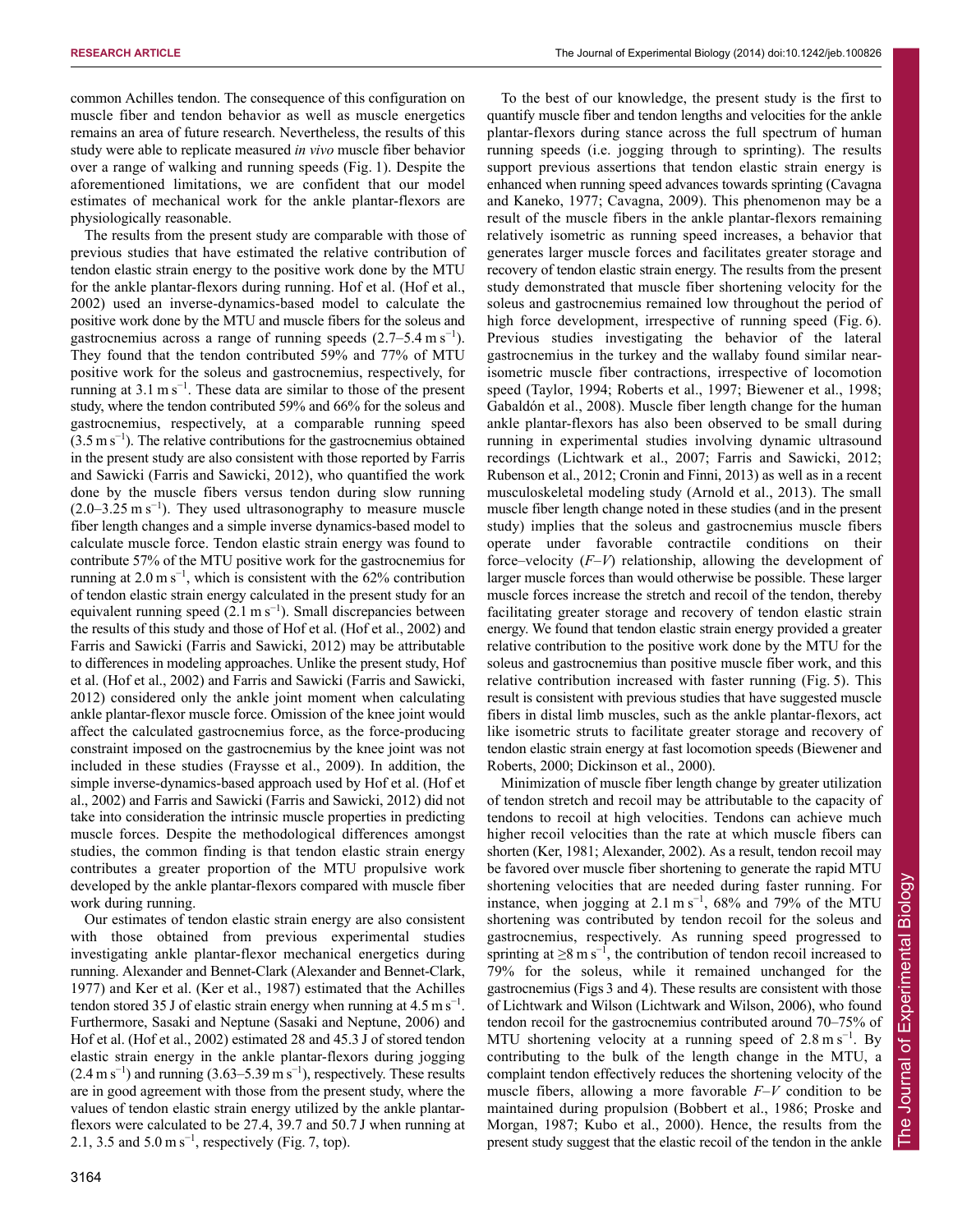plantar-flexors has an important role in allowing faster running speeds to be achieved. This premise is entirely consistent with the reduction in maximum sprinting speed that has been predicted to occur if the force–extension properties of the Achilles tendon are neglected (Miller et al., 2012).

Another possible way that sprinting athletes optimize the *F*–*V* relationship of their ankle plantar-flexors concerns muscle fiber size. Several studies have found that sprinters have longer gastrocnemius muscle fibers compared with recreational and distance runners (Abe et al., 2000; Kumagai et al., 2000; Lee and Piazza, 2009). Longer muscle fibers will possess a larger number of in-series sarcomeres. Consequently, for a given muscle fiber shortening velocity, the shortening velocity of each sarcomere can be expected to be less for a longer muscle fiber compared with a shorter one. This allows each sarcomere in a longer muscle fiber to generate more force for a given muscle fiber shortening velocity. Therefore, longer muscle fibers together with the utilization of tendon stretch and recoil may explain how the ankle plantar-flexor muscle fibers of sprinting athletes are able to operate more effectively with respect to the *F*–*V* relationship.

Tendons may be able to store greater amounts of elastic strain energy through muscle fiber shortening prior to the propulsion phase. Previous studies have demonstrated that during dynamic activities, muscle fibers usually begin to shorten while the tendon is being stretched prior to the propulsion phase (Roberts, 2002; Roberts and Scales, 2002; Roberts and Azizi, 2011). This shortening generates positive work, which is stored directly in the tendon as elastic strain energy, thereby enhancing the amount of tendon elastic strain energy recovered during propulsion. Our results are consistent with this premise as we observed a 15–40% difference between the positive muscle fiber work done during the entire stance phase and the positive muscle fiber work done when the MTUs for the soleus and gastrocnemius were generating positive power (Fig. 7, top – open and hatched columns). Hence, it is likely that some of the elastic strain energy stored in the tendon originated as positive muscle fiber work. This power amplification mechanism suggests that the ankle plantar-flexors attempt to maximize the storage of tendon elastic strain energy during running.

The greater storage and recovery of tendon elastic strain energy appears to occur at the expense of the muscle fibers on their force–length (*F*–*L*) relationship. With faster running, the ankle plantar-flexor muscle fibers functioned under increasingly unfavorable contractile conditions, as illustrated by the operating regions of these muscles on their *F*–*L* curves. Specifically, the muscle fiber operating regions for the soleus and gastrocnemius shifted down the ascending limb of the *F*–*L* curve when running speed increased (Fig. 6). It is likely that the observed increase in EMG activity with faster running (Fig. 2) reflected a greater volume of active muscle recruited in an effort to counter these increasingly unfavorable contractile conditions. Operating on the ascending limb of the *F*–*L* curve may be a strategy employed by the ankle plantarflexors to lessen the likelihood of muscle damage caused by active eccentric contractions (Lieber and Fridén, 1993; Proske and Morgan, 2001). Regardless, shorter muscle fiber lengths allowed for greater tendon stretch and recoil with faster running, thus facilitating the increased contribution of tendon elastic strain energy to the positive work done by the MTU.

### Conclusions

The present study quantified the mechanical interactions between muscle and tendon in the human ankle plantar-flexors as running speed advanced from jogging to sprinting. We found tendon elastic strain energy to provide a greater relative contribution than muscle fiber work to the positive work done by the MTU with increasing running speed. The increased utilization of tendon elastic strain energy with faster running was facilitated by larger activation levels and a relatively isometric muscle fiber behavior. Storage and recovery of tendon elastic strain energy in the human ankle plantarflexors enhances muscle performance and is likely integral to achieving maximum sprinting speeds.

# MATERIALS AND METHODS

## **Participants**

Nine experienced runners (five males, four females; mean  $\pm$  1 s.d. age 27.7 $\pm$ 8.0 years, body mass 73.1 $\pm$ 8.6 kg, height 176 $\pm$ 7 cm) gave informed consent to participate in the study. None of the participants had an injury that was likely to affect their ability to run. Ethical approval for the study was obtained from the Human Research Ethics Committees at the University of Melbourne and the Australian Institute of Sport.

#### Gait experiments

All data were collected while participants ran on a straight 110 m indoor synthetic track located in the Biomechanics Laboratory at the Australian Institute of Sport. The calibrated data capture volume was situated  $~60 \text{ m}$ along the track, which provided a sufficient distance to accelerate to the desired speed, maintain a steady-state speed during data capture, and then safely decelerate to rest. Participants were asked to complete the following discrete running speeds: jogging at 2.1 m s<sup>-1</sup>; slow running at 3.5 m s<sup>-1</sup>; medium-paced running at 5 m s<sup>-1</sup>; fast running at 7 m s<sup>-1</sup>; and sprinting at 8 m s<sup>−</sup><sup>1</sup> or greater. Participants were permitted to self-select their foot strike pattern. To obtain the average steady-state speed for each trial, timing gates (Speedlight Telemetry Timing, Swift Performance Equipment, Walcol, QLD, Australia) were placed at the start and end of the data capture volume. Trials were repeated for a given running speed until a single trial was obtained where the measured speed was within  $\pm$ 5% of the target speed. Sufficient rest was given to participants between trials to prevent fatigue. Of the nine participants, one female was unable to complete the sprinting condition, while another female was unable to complete both the fast running and sprinting conditions.

Three-dimensional kinematic data were collected using a 22-camera, video-based, motion capture system (VICON, Oxford Metrics Ltd, Oxford, UK) sampling at a frequency of 250 Hz. Small reflective markers (14 mm in diameter) were placed at specific locations on the upper and lower limbs as described previously (Dorn et al., 2012). Standard running sandals (Nike Straprunner IV, Nike, Beaverton, OR, USA) were worn by all participants to allow as many markers as possible to be attached directly to the skin on the foot.

Ground reaction force (GRF) data were collected from eight force plates (Kistler Instrument Corp., Amherst, NY, USA) sampling at a frequency of 1500 Hz. The force plates were positioned directly adjacent to each other and embedded within the synthetic track. To prevent force plate targeting, a layer of rubber material (matching the synthetic track) covered the surface of the plates. A fourth-order, low-pass Butterworth filter with a cut-off frequency of 60 Hz was used to smooth the GRF data.

Muscle activation was recorded using a telemetered system (Noraxon Telemyo 2400T G2, Noraxon USA Inc., Scottsdale, AZ, USA) sampling at a frequency of 1500 Hz. Ag/AgCl surface electrodes were attached to the skin in accordance with SENIAM (surface electromyography for the noninvasive assessment of muscles) recommendations (Hermens et al., 2000). A test leg was randomly selected and EMG data were measured from three muscles: medial gastrocnemius, lateral gastrocnemius and soleus. To generate a linear envelope, EMG data were rectified and then low- and highpass filtered using fourth-order Butterworth filters with cut-off frequencies of 8 and 20 Hz, respectively. The magnitude of muscle activation was expressed by quantifying the mean of the linear envelope for each muscle over the entire stance phase. The experimentally recorded EMG data were used to investigate changes in ankle plantar-flexor muscle activation with faster running. We also collected these data to generate an independent measure that could be used to verify our musculoskeletal model outputs (see details below).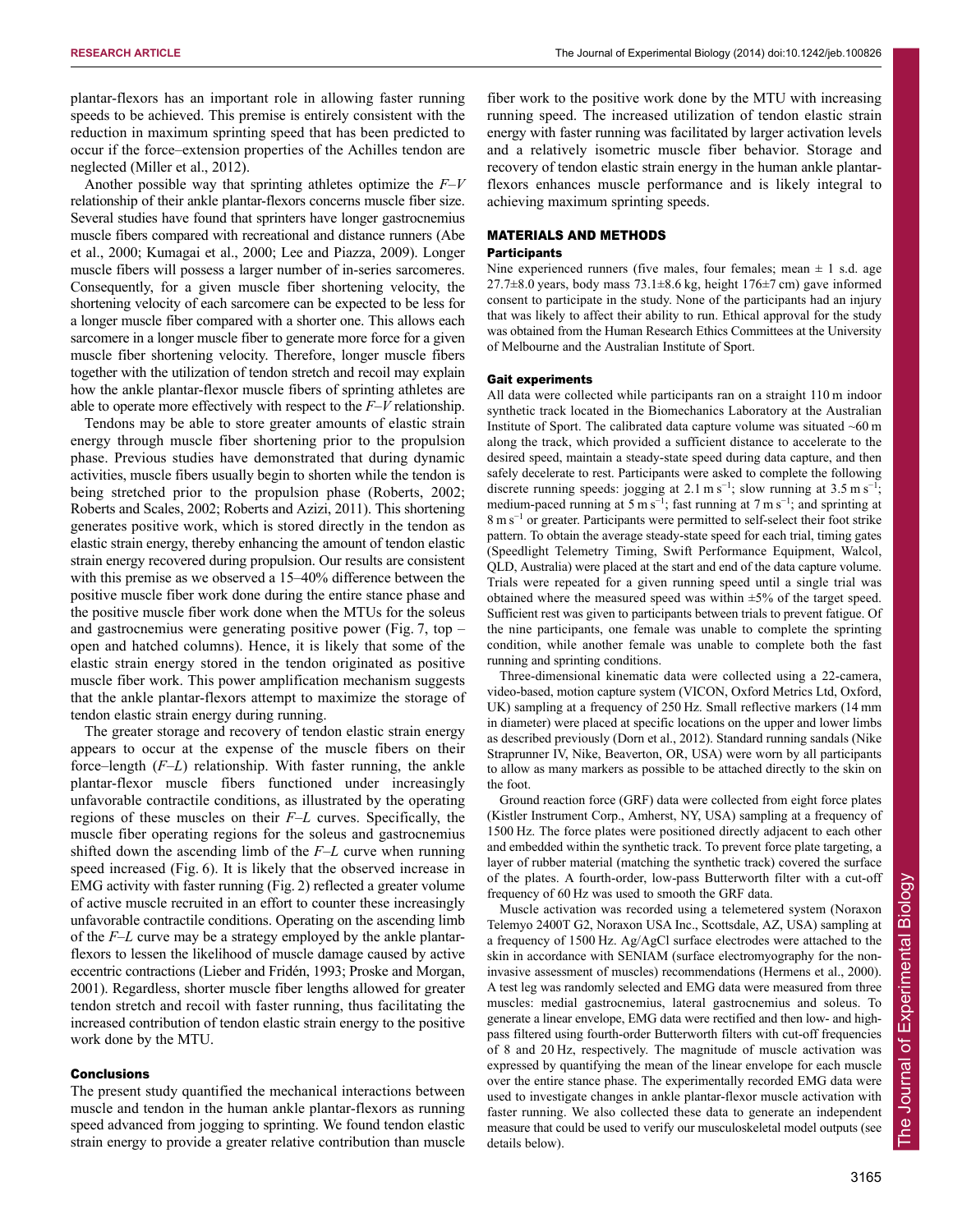

# **Fig. 8. The musculoskeletal model used in the study.** (A) The body was represented as a 10-segment, 21 degree-of-freedom (d.f.) articulated linkage actuated by 54 MTUs. (B) Each MTU was modeled as a Hill-type muscle attached to a compliant tendon. MTU length  $(l_{\text{MT}})$ , defined as the distance between the origin and insertion points, and muscle pennation angle (α) were used to compute muscle fiber and tendon lengths  $(I_M, I_T)$ , muscle fiber and tendon shortening velocities  $(V_M, V_T)$ and muscle and tendon forces  $(F_M, F_T)$ . Muscle width (*w*) was defined as the perpendicular distance between the origin and insertion points. (C) Active muscle force development was constrained by the muscle's force–length–velocity relationship, which is governed by three parameters: peak isometric muscle force ( $F_{o,M}$ ), optimal muscle fiber length (*l*o,M) and muscle maximum shortening velocity ( $V_{\text{max}}$ =20  $I_{\text{o,M}}$  s<sup>−1</sup>). The tendon was represented as a non-linear elastic material whose mechanical behavior was governed by its stiffness and slack length.

#### Musculoskeletal model

The model skeleton was represented as a 10-segment, 21-degree-of-freedom (d.f.) mechanical linkage (Anderson and Pandy, 1999) (Fig. 8A). The hip was modeled as a ball-and-socket joint (3 d.f.), the knee as a hinge joint (1 d.f.) and the ankle-subtalar complex as a universal joint (2 d.f.). The head, arms and torso were modeled as a single rigid body, which articulated with the pelvis via a ball-and-socket joint (3 d.f.). The pelvis was free to translate and rotate in space with 6 d.f. The model was actuated by 54 MTUs. The nominal muscle properties [peak isometric force  $(F_{o,M})$ , optimal fiber length  $(l_{o,M})$ , pennation angle (α) and tendon slack length  $(l_{s,T})$ ], attachment sites and threedimensional paths of the MTUs were based on data reported elsewhere (Anderson and Pandy, 1999). Maximum shortening velocity  $(V_{\text{max}})$  was assumed to be  $20 l_{o,M} s^{-1}$  (Dorn et al., 2012). Each MTU was modeled as a Hill-type muscle with passive and in-parallel active muscle fibers attached in series to a compliant tendon (Fig. 8B). The architecture of the MTU was defined by the lengths of the muscle fibers and tendon, and the pennation angle of the muscle, defined as the angle of insertion of the muscle fibers relative to the long axis of the tendon. The perpendicular distance between the origin and insertion points (i.e. muscle width) was assumed to be constant. Because the muscle contracts at a constant volume (Matsubara and Elliott, 1972; Otten, 1988; Zajac, 1989), the assumption of constant muscle width meant that the pennation angle increased during muscle contraction.

The ankle plantar-flexor muscles, the soleus and gastrocnemius, were modeled as two separate MTU actuators with two independent tendons representing the Achilles tendon. The combined stiffness of the two tendons was assumed to be  $200 \text{ N mm}^{-1}$ , which is within the range of values (145–390 N mm<sup>−</sup><sup>1</sup> ) reported in previous experimental studies (Rosager et al., 2002; Hansen et al., 2003; Lichtwark and Wilson, 2005; Muraoka et al., 2005). A similar value of Achilles tendon compliance was used recently (see Arnold et al., 2013) in simulations of walking and running. Tendon stiffness was calculated as the product of the tendon elastic modulus and crosssectional area divided by tendon slack length (Zajac, 1989). Tendon elastic modulus was assumed to be 1.2 GPa for all MTUs (Zajac, 1989), and tendon cross-sectional area was assumed to be proportional to the corresponding peak isometric muscle force (Muraoka et al., 2005). Achilles tendon stiffness was partitioned between the soleus and gastrocnemius MTUs using the ratio of peak isometric force to tendon slack length (Zajac, 1989).

#### Data processing

#### **Scaling and inverse kinematics**

Segment lengths, segment inertial properties, MTU attachment sites, optimal muscle fiber lengths and tendon slack lengths in the model were scaled to each participant's height and mass. At each instant of the stride cycle, a set of joint angles was computed by performing an inverse kinematics analysis that minimized the sum of the squares of the differences between the positions of virtual markers defined in the model and reflective markers mounted on the participant (Lu and O'Connor, 1999).

# **Calculation of muscle forces and activation**

Lower-limb muscle forces were determined by applying inverse dynamics in conjunction with a static optimization approach (Anderson and Pandy, 2001). The measured GRFs and joint motion were used to compute the net joint torques developed about the back, hip, knee and ankle joints (Winter, 2009). Static optimization was then used to decompose the net joint torques into a set of muscle forces at each discrete time point, such that the sum of all the muscle activations squared was minimized in accordance with the force–length–velocity properties of the muscle (Kaufman et al., 1991; Anderson and Pandy, 2001). The muscle forces predicted by static optimization were also constrained to produce the net joint moments calculated from inverse dynamics with muscle activations bounded between zero (no active muscle force) and one (maximum active muscle force).

#### **Muscle fiber and tendon mechanical work**

We calculated the power developed by the MTU, muscle fiber and tendon by multiplying MTU, muscle fiber and tendon force, respectively, by their corresponding contraction velocity at each instant during the stance phase of the stride cycle. Mechanical work done by the MTU, muscle fiber and tendon was found by integrating the corresponding power curves over the entire stance phase (Fig. 9). Positive work done by the MTU represented the portion of stance where the MTU generated positive power (Anderson and Pandy, 1993). Positive muscle fiber work represented the generation of mechanical energy by the muscle fibers during the stance phase, which was calculated in two ways: (a) total positive muscle fiber work done throughout the entire stance phase; and (b) positive muscle fiber work done after the MTU began generating positive power. Positive tendon work represented the utilization of elastic strain energy that was stored earlier in the stance phase.

We were specifically interested in calculating the relative contributions of positive muscle fiber work and tendon elastic strain energy to the positive work done by the MTU (propulsion energy). These contributions were found using Eqn 1:

$$
\%MTU \text{ contribution} = \frac{W}{W_{\text{MTU}}} \times 100 ,\tag{1}
$$

where  $W$  is the area underneath the  $W<sub>MTU</sub>$  curve attributable to the positive work done by the muscle fiber or tendon and  $W<sub>MTU</sub>$  is the positive work done by the MTU.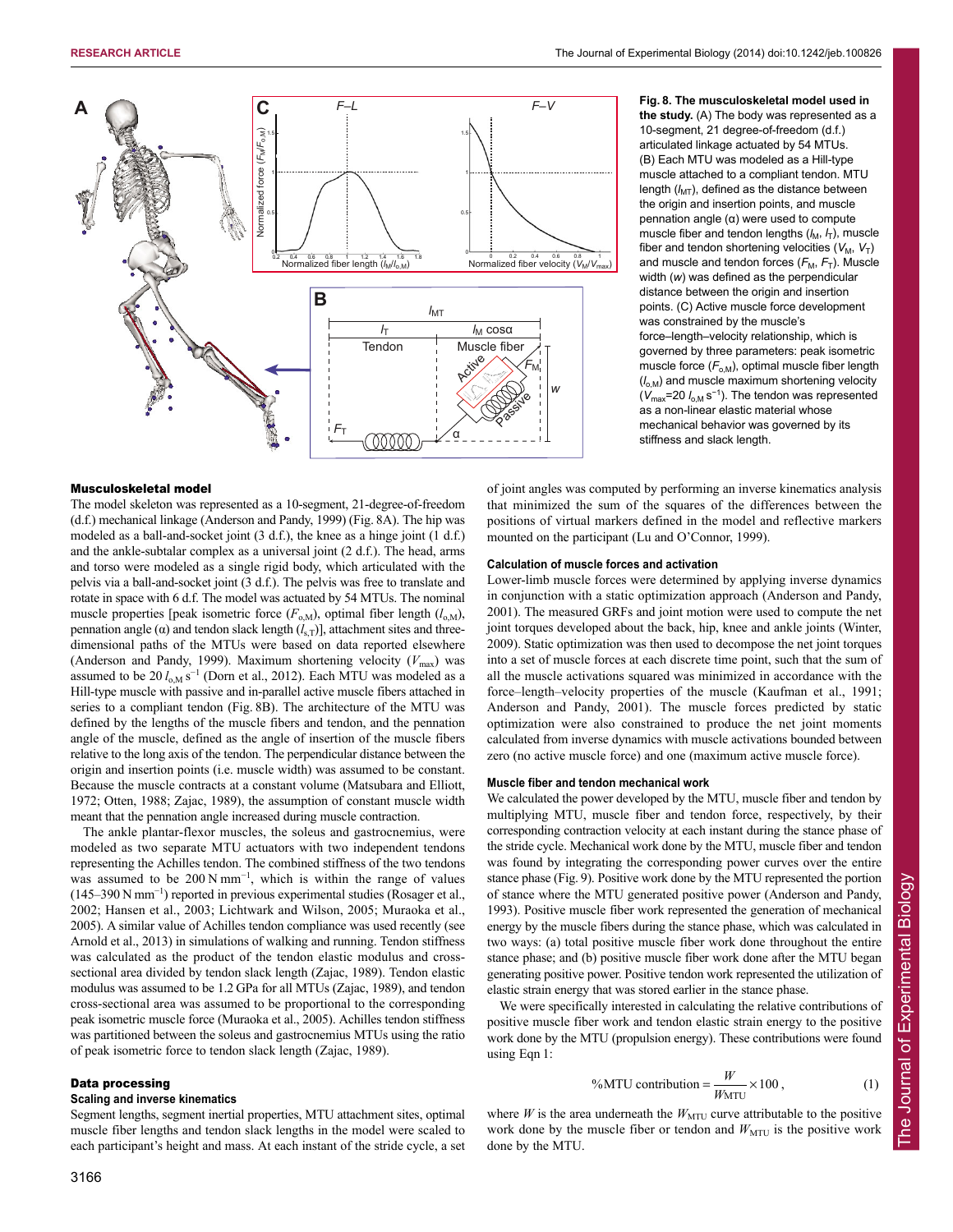

**Fig. 9. Exemplar calculations of muscle fiber, tendon and MTU work done.** Hypothetical example illustrating the calculations performed to determine the positive work done by the muscle fiber (A, dark shaded region), tendon elastic strain energy (B, dark shaded region) and the positive work done by the MTU (C, dark shaded region). Data shown are for running at 5 m s<sup>−1</sup>. Mechanical power was normalized by body mass. The vertical dashed line identifies the time at which the MTU begins generating positive power. Note that the illustration for positive work done by the muscle fiber (A, dark shaded region) depicts the total positive work done throughout the entire stance phase.

# Data analysis

All data collected for a single stance phase per locomotion condition per participant were time normalized, and group mean  $\pm$  1 s.d. values were calculated. MTU, muscle fiber and tendon lengths were normalized by the resting MTU length, optimal fiber length  $(l_{o,M})$  and tendon slack length  $(l_{s,T})$ , respectively. Mechanical power and work done were normalized by body mass. For each muscle, EMG data were normalized by expressing the magnitude of the mean of the linear envelope for each locomotion speed as a percentage of that calculated for the sprinting condition.

To verify the musculoskeletal model outputs, we evaluated modelderived data with available experimental data. Mean experimentally recorded EMG data were compared with mean model-based muscle activations, expressed as a percentage of the muscle activations calculated for maximum sprinting. For three participants that exhibited a rear-foot strike pattern during running, we collected additional walking data in order to directly compare our model-derived muscle fiber lengths with available *in vivo* walking and running data recorded in a previous experimental study where participants ran with a rear-foot strike pattern (Farris and Sawicki, 2012).

A one-way repeated measures ANOVA was used to test the significance of the contributions of tendon elastic strain energy on the positive work done by the MTU with increased running speed. A *P*-value of 0.05 was set as the criterion for statistical significance.

# **Competing interests**

The authors declare no competing financial interests.

#### **Author contributions**

A.L., A.G.S. and M.G.P. formulated the study; A.G.S. conducted the experiments; A.L. and Y.-C.L. analyzed the data; A.L., A.G.S., Y.-C.L. and M.G.P. prepared and edited the manuscript.

#### **Funding**

This work was supported by the Australian Research Council (LP110100262 to A.G.S. and M.G.P.) and by an Innovation Fellowship from the Victorian Endowment for Science, Knowledge and Innovation to M.G.P.

#### **Supplementary material**

Supplementary material available online at

http://jeb.biologists.org/lookup/suppl/doi:10.1242/jeb.100826/-/DC1

#### **References**

- **Abe, T., Kumagai, K. and Brechue, W. F.** (2000). Fascicle length of leg muscles is greater in sprinters than distance runners. *Med. Sci. Sports Exerc.* **32**, 1125-1129.
- **Alexander, R. M.** (1987). The spring in your step. *New Sci.* **114**, 42-44.
- **Alexander, R. M.** (1988). *Elastic Mechanisms in Animal Movement.* Cambridge: Cambridge University Press.
- **Alexander, R. M.** (2002). Tendon elasticity and muscle function. *Comp. Biochem. Physiol.* **133A**, 1001-1011.
- **Alexander, R. M. and Bennet-Clark, H. C.** (1977). Storage of elastic strain energy in muscle and other tissues. *Nature* **265**, 114-117.
- **Anderson, F. C. and Pandy, M. G.** (1993). Storage and utilization of elastic strain energy during jumping. *J. Biomech.* **26**, 1413-1427.
- **Anderson, F. C. and Pandy, M. G.** (1999). A dynamic optimization solution for vertical jumping in three dimensions. *Comput. Methods Biomech. Biomed. Engin.* **2**, 201- 231.
- **Anderson, F. C. and Pandy, M. G.** (2001). Static and dynamic optimization solutions for gait are practically equivalent. *J. Biomech.* **34**, 153-161.
- **Arnold, E. M., Hamner, S. R., Seth, A., Millard, M. and Delp, S. L.** (2013). How muscle fiber lengths and velocities affect muscle force generation as humans walk and run at different speeds. *J. Exp. Biol.* **216**, 2150-2160.
- **Biewener, A. A.** (1998a). Muscle function *in vivo*: a comparison of muscles used for elastic energy savings versus muscles used to generate mechanical power. *Am. Zool.* **38**, 703-717.
- **Biewener, A. A.** (1998b). Muscle-tendon stresses and elastic energy storage during locomotion in the horse. *Comp. Biochem. Physiol.* **120B**, 73-87.
- **Biewener, A. A.** (2003). *Animal Locomotion*. Oxford: Oxford University Press.
- **Biewener, A. and Baudinette, R.** (1995). In vivo muscle force and elastic energy storage during steady-speed hopping of tammar wallabies (*Macropus eugenii*). *J. Exp. Biol.* **198**, 1829-1841.
- **Biewener, A. A. and Roberts, T. J.** (2000). Muscle and tendon contributions to force, work, and elastic energy savings: a comparative perspective. *Exerc. Sport Sci. Rev.* **28**, 99-107.
- **Biewener, A. A., Konieczynski, D. D. and Baudinette, R. V.** (1998). *In vivo* muscle force-length behavior during steady-speed hopping in tammar wallabies. *J. Exp. Biol.* **201**, 1681-1694.
- **Bobbert, M. F., Huijing, P. A. and van Ingen Schenau, G. J.** (1986). A model of the human triceps surae muscle-tendon complex applied to jumping. *J. Biomech.* **19**, 887-898.
- **Cavagna, G. A.** (2009). The two asymmetries of the bouncing step. *Eur. J. Appl. Physiol.* **107**, 739-742.
- **Cavagna, G. A. and Kaneko, M.** (1977). Mechanical work and efficiency in level walking and running. *J. Physiol.* **268**, 467-481.
- **Cavagna, G. A., Saibene, F. P. and Margaria, R.** (1964). Mechanical work in running. *J. Appl. Physiol.* **19**, 249-256.
- **Cavagna, G. A., Komarek, L. and Mazzoleni, S.** (1971). The mechanics of sprint running. *J. Physiol.* **217**, 709-721.
- **Cavagna, G. A., Heglund, N. C. and Taylor, C. R.** (1977). Mechanical work in terrestrial locomotion: two basic mechanisms for minimizing energy expenditure. *Am. J. Physiol.* **233**, R243-R261.
- **Cronin, N. J. and Finni, T.** (2013). Treadmill versus overground and barefoot versus shod comparisons of triceps surae fascicle behaviour in human walking and running. *Gait Posture* **38**, 528-533.
- **Dickinson, M. H., Farley, C. T., Full, R. J., Koehl, M. A. R., Kram, R. and Lehman, S.** (2000). How animals move: an integrative view. *Science* **288**, 100-106.
- **Dorn, T. W., Schache, A. G. and Pandy, M. G.** (2012). Muscular strategy shift in human running: dependence of running speed on hip and ankle muscle performance. *J. Exp. Biol.* **215**, 1944-1956.
- **Farris, D. J. and Sawicki, G. S.** (2012). Human medial gastrocnemius force-velocity behavior shifts with locomotion speed and gait. *Proc. Natl. Acad. Sci. USA* **109**, 977- 982.
- **Fraysse, F., Dumas, R., Cheze, L. and Wang, X.** (2009). Comparison of global and joint-to-joint methods for estimating the hip joint load and the muscle forces during walking. *J. Biomech.* **42**, 2357-2362.
- **Fukunaga, T., Kubo, K., Kawakami, Y., Fukashiro, S., Kanehisa, H. and Maganaris, C. N.** (2001). *In vivo* behaviour of human muscle tendon during walking. *Proc. Biol. Sci.* **268**, 229-233.
- **Gabaldón, A. M., Nelson, F. E. and Roberts, T. J.** (2008). Relative shortening velocity in locomotor muscles: turkey ankle extensors operate at low V/V(max). *Am. J. Physiol.* **294**, R200-R210.
- **Glitsch, U. and Baumann, W.** (1997). The three-dimensional determination of internal loads in the lower extremity. *J. Biomech.* **30**, 1123-1131.
- **Hamner, S. R. and Delp, S. L.** (2013). Muscle contributions to fore-aft and vertical body mass center accelerations over a range of running speeds. *J. Biomech.* **46**, 780-787.